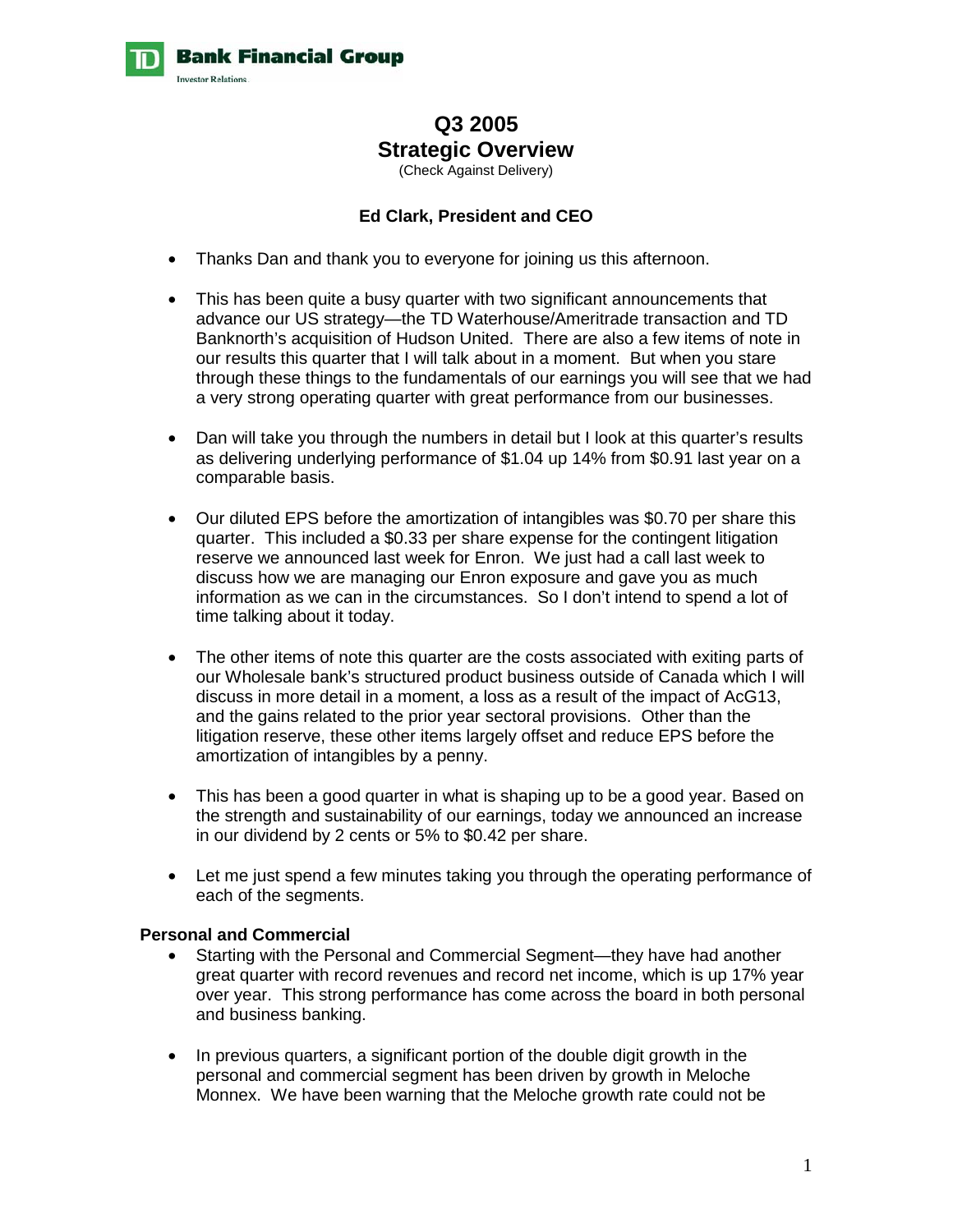sustained forever, but that we were investing in other parts of our P&C segment to make sure that they were ready to pick up the slack. You will see that, as a result of this trend towards lower growth and given higher claims due to flooding in Alberta and Quebec, the insurance revenue net of claims was flat quarter over quarter. Despite this, the P&C segment delivered strong earnings quarter over quarter of 3.5% after adjusting for 3 fewer days last quarter.

- We enjoyed strong volume growth across all business lines. This was partially offset by lower net interest margins. Mix, rather than individual product margin compression, was the primary factor here. We are expecting margins to continue to be adversely affected by customer preference next quarter, although any further margin decline should be modest.
- When we look out to the end of the year, we don't see a break in the trend for the personal and commercial segment. The real question is next year's performance. Three years ago we set out to deliver 10% earnings growth in the P&C segment in each year for three years. This year, the P&C segment is on track to again beat this goal--delivering their third year of 15% plus growth, a remarkable achievement. While our growth target for 2006 continues to be 10%, it is obviously getting harder to meet that target, given the performance in the last three years and the likelihood of some deterioration in business credit performance.

## **TD Banknorth**

**Bank Financial Group** 

**Investor Relations** 

- Turning now to TD Banknorth, let me start by letting you know that Bill Ryan is finally taking a much deserved vacation after a hectic period of activity, so Dan or I will answer any questions you have on TD Banknorth.
- Dan will take you through the translation of TD Banknorth's results into our consolidated earnings. TD Banknorth continues to meet our expectations but I should note that the ROIC was slightly lower than we had hoped last August because of the rise in the Canadian dollar. We remain committed to getting this ratio up to more acceptable levels over the next 3 to 4 years.
- Obviously, the big news in the quarter was the announcement of the acquisition of Hudson United. The management team at TD Banknorth is fully engaged on this acquisition and the more they get to know Hudson United the more confident they become about the opportunity. To us at TD, the Hudson United acquisition is exactly the right transaction to advance on our US strategy and is exactly what we said we were going to do when Bill and I announced the TD Banknorth transaction a year ago.

#### **Wealth Management**

• Wealth management also delivered strong operating performance this quarter with year over year earnings up 30%. While we had anticipated lower earnings on a quarter over quarter basis, earnings were in fact flat, helped by better than expected US earnings. Dan will update the information we presented when we announced the TD Ameritrade deal which breaks out the US on-line brokerage operations from the rest of Wealth Management.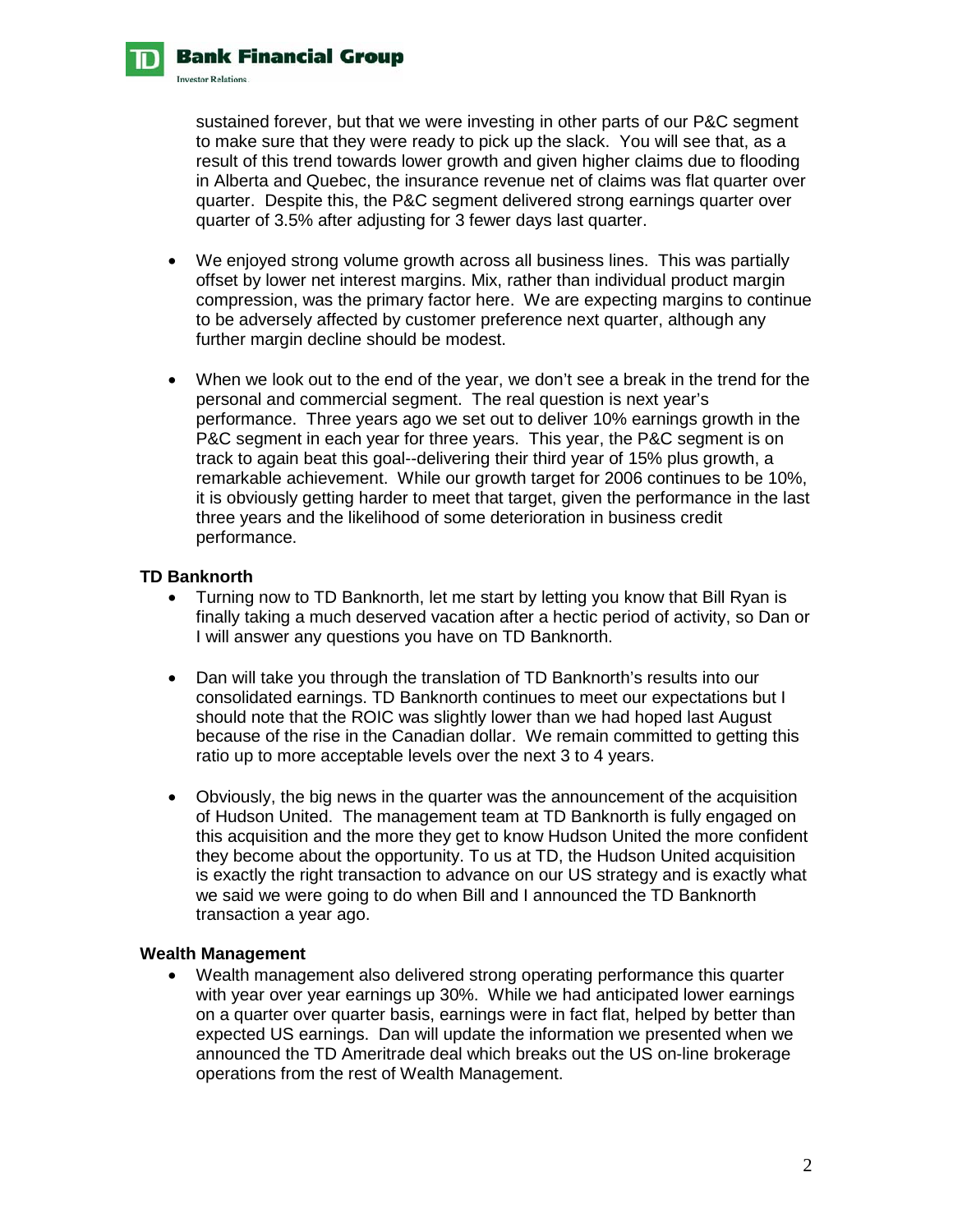**Bank Financial Group** 



**Investor Relations** 

- As indicated, the US operations were strong, up 63% year over year and double last quarter's results. Reduced marketing spend helped the quarter over quarter results and rising interest rates increased non-commission revenue.
- Our domestic operations which excludes our U.S. on-line brokerage, continues to produce excellent results. Although, as we expected, domestic earnings slowed quarter over quarter with weak capital markets affecting trades per day volume, domestic wealth is up 22% year over year and reflects the strong execution of the business plan we outlined a couple of years ago. As you know part of that plan is to build our advice channels and to that end we are on track to meet our goal of adding 125 net new client facing advisors this year.
- Mutual funds have shown continued momentum. Mutual fund sales were very strong in our own channels but also in external distribution channels, a reflection that the TD brand is resonating well in with external broker-dealer community. Long term net sales were \$1.3 billion in the quarter.

#### **Wholesale**

- And finally, wholesale--the results of the Wholesale segment are impacted by the restructuring of the global structured products business that we told you about last quarter. So let me start with that. As we said last quarter, we have had a very successful strategy of building a Global Derivatives business. However, it became clear that there were parts of that business, in the structured derivatives products specifically, for which the economics had shifted in a way that meant that we no longer liked the risk/reward trade-off. And so we announced our decision to exit certain sub-segments of our structured products business outside Canada.
- So where are we on this restructuring? In Q2, we took a restructuring charge of \$22 MM and this third quarter, we took an additional \$15 MM. These restructuring charges relate primarily to severance and premises and are being written off as we actually effect the planned restructuring. We will absorb some additional amounts in the next two quarters.
- The other restructuring charge relates to the liquidation of one of the planned-forexit structured portfolios. This sale resulted in a \$30MM after tax loss. Having made the decision to exit these structured portfolios, we will do so in a manner that we believe is most strategic for our business and our shareholders. This will mean some combination of a liquidation approach and holding the assets for runoff. As a result we may have additional liquidation losses on sales in the coming quarters. We do not have a dollar amount that we can give you at this point because we have not determined which approach to take in respect to each of the sub-books. But we do know that exiting these books is the right business decision, it won't negatively impact the long-term earnings capacity of the Wholesale bank and whatever losses we take will be manageable for the Bank.